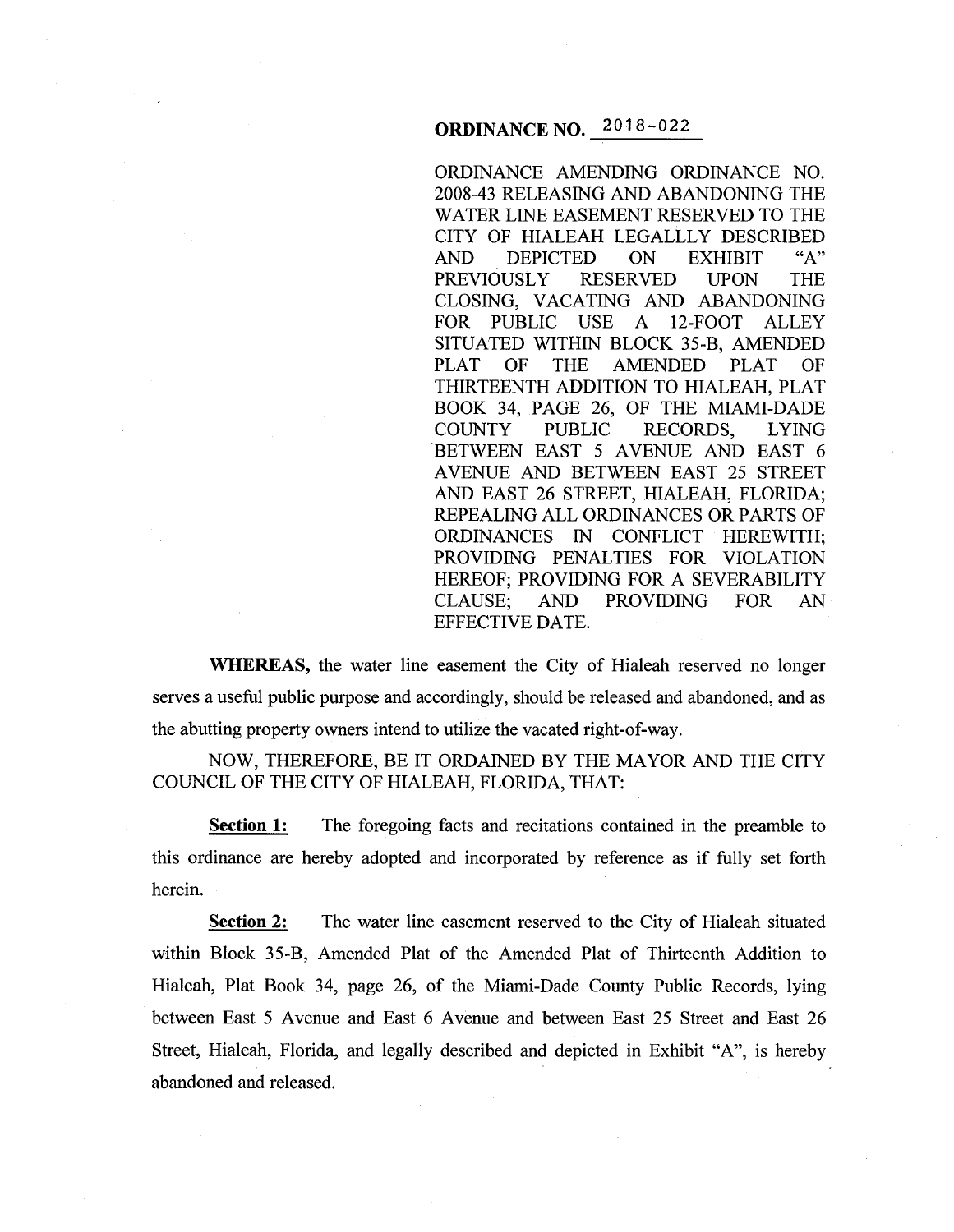## ORDINANCE NO. 2018-022 Page 2

#### Section 3: Repeal of Ordinances in Conflict.

All ordinances or parts of ordinances in conflict herewith are hereby repealed to the extent of such conflict.

#### Section 4: Penalties.

Every person violating any provision of the Code or any ordinance, rule or regulation adopted or issued in pursuance thereof shall be punished by a civil penalty not to exceed \$500.00 within the discretion of the court or administrative tribunal having jurisdiction. Each act of violation and each day upon which any such violation shall occur shall constitute a separate offense. In addition to the penalty prescribed above, the city may pursue other remedies such as abatement of nuisance, injunctive relief, administrative adjudication and revocation of licenses or permits.

#### Section 5: Severability Clause.

If any phrase, clause, sentence, paragraph or section of this ordinance shall be declared invalid or unconstitutional by the judgment or decree of a court of competent jurisdiction, such invalidity or unconstitutionality shall not affect any of the remaining phrases, clauses, sentences, paragraphs or sections of this ordinance.

#### Section 6: Effective Date.

This ordinance shall become effective when passed by the City Council and signed by the Mayor or at the next regularly scheduled City Council meeting, if the Mayor's signature is withheld or if the City Council overrides the Mayor's veto.

| PASSED and ADOPTED this day of                                 | 2018.                                                                                                                    |
|----------------------------------------------------------------|--------------------------------------------------------------------------------------------------------------------------|
| THE FOREGOING ORDINANCE                                        |                                                                                                                          |
| OF THE CITY OF HIALEAH WAS<br>PUBLISHED IN ACCORDANCE          |                                                                                                                          |
| WITH THE PROVISIONS OF                                         |                                                                                                                          |
| FLORIDA STATUTE 166.041                                        | m Casals-Muñoz                                                                                                           |
| PRIOR TO FINAL READING.                                        | Council President                                                                                                        |
|                                                                |                                                                                                                          |
| Attest:                                                        | Approved on this $10$ day of March<br>2018.                                                                              |
|                                                                |                                                                                                                          |
|                                                                |                                                                                                                          |
| Marbelys/Fatio                                                 | Mayor Carlos Hernandez                                                                                                   |
| Approved as to form and legal sufficiency:                     |                                                                                                                          |
|                                                                |                                                                                                                          |
| Lorena E. Bravo, City Attorney                                 |                                                                                                                          |
| S:\DJ\ORDIN\\NCES\dmending Ord 08-043 abandoning easement.docx |                                                                                                                          |
|                                                                |                                                                                                                          |
|                                                                | Ordinance was adopted by a 5-0-2 vote with Councilmembers,<br>Caragol, Zogby, Lozano, Casáls-Munoz, and Hernandez voting |
|                                                                | "Yes" with Garcia-Martinez not present and Cue-Fuente being                                                              |

absent.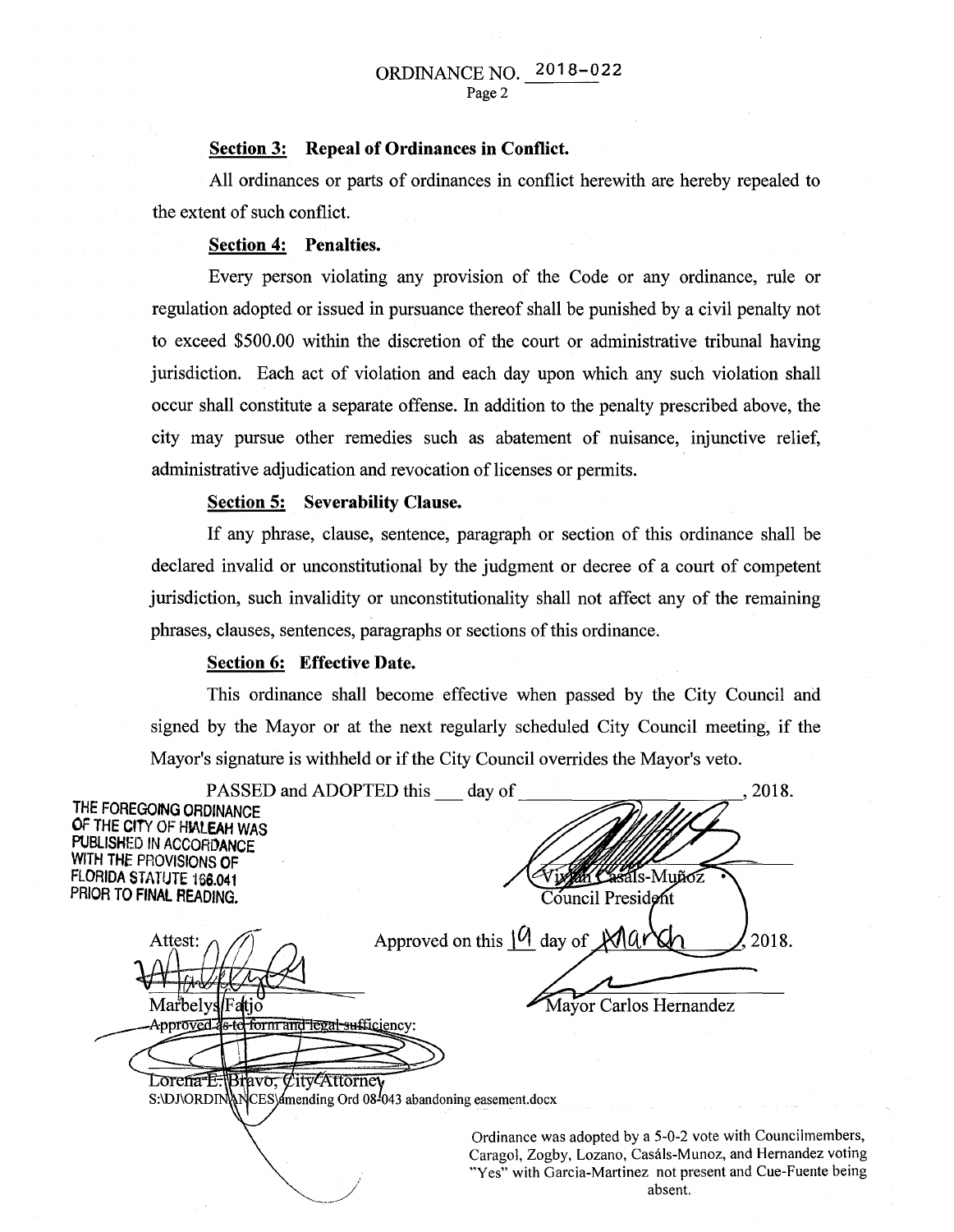# EXHIBIT "A"

#### LEGAL DESCRIPTION: Water Main to be abandoned

A two (2) inch Water Main to be abandoned which lies within the twelve (12) foot wide alley within Block 35-B of AMENDED PLAT OF THE THIRTEENTH ADDITION TO HIALEAH according to the Plat thereof as recorded in Plat Book 34 at Page 26 of the Public Records of Miami-Dade County, Florida, being more particularly described as follows:

A twelve (12) foot wide alley lying within said Block 35-8 and bounded on the North by the South line of lots 1 through 15, inclusive, and bounded on the South by the North line of said Lots 16 through 30, inclusive, and being bounded on the East by the West Right-of-Way line of East 6th Avenue, and being bounded on the West by the East Right-of-Way line of East 5th Avenue.

### SURVEYOR'S NOTES:

- This site lies in Section 8, Township 53 South, Range 41 East, City of Hialeah, Miami-Dade County, Florida.
- Bearings hereon are referred to an assumed value of S 88"42'20" E for the North right of way line of East 25th Street.
- Lands shown hereon were not abstracted for easements and/or rights-of-way of records.
- This is not a "Boundary Survey" but only a graphic depiction of the description shown hereon.
- Dimensions shown hereon are based on Fortin, Leavy, Skiles, sketch  $#2017-128$ .

#### SURVEYOR'S CERTIFICATION:

I hereby certify that this "Sketch of Description" was made under my responsible charge on October 4, 2017, and meets the applicable codes as set forth in the Florida Administrative Code, pursuant to Section 472.027, Florida Statutes.

"Not valid without the signature and the original raised seal of a Florida Licensed Surveyor and Mapper"

FORTIN, LEAVY, SKILES, INC., LB3653

/~~· ...... *-)../' / 1 00 ( 0 -* $\mathsf{By:}\n \begin{array}{c}\n \overbrace{\mathsf{Daniel}}\n \text{C. For tin, For The Firm}\n \end{array}$ 

Surveyor and Mapper, LS2853 State of Florida.

| Drawn By<br><b>MAP</b>        | $\sqrt{ }$ LEGAL DESCRIPTION, NOTES & CERTIFICATION $\sqrt{ }$                                                                      | Date<br>10/4/17               |
|-------------------------------|-------------------------------------------------------------------------------------------------------------------------------------|-------------------------------|
| Cad. No.<br>171071            |                                                                                                                                     | $ Scale$ NOT<br>TO. SCALE     |
| Ref. Dwg.<br>$2017 - 128$     | FORTIN, LEAVY, SKILES, INC.<br>CONSULTING ENGINEERS, SURVEYORS & MAPPERS                                                            | $Job.$ No.<br>171071          |
|                               | FLORIDA CERTIFICATE OF AUTHORIZATION NUMBER: 00003653                                                                               | $Dwg.$ No.<br>$1017 - 055$    |
| Plotted:<br>10/4/17<br>10:59a | 180 Northeast 168th. Street / North Miami Beach, Florida. 33162<br>Phone: 305-653-4493 / Fax 305-651-7152 / Email fls@flssurvey.com | $\sf\scriptstyle Sheet$<br>οf |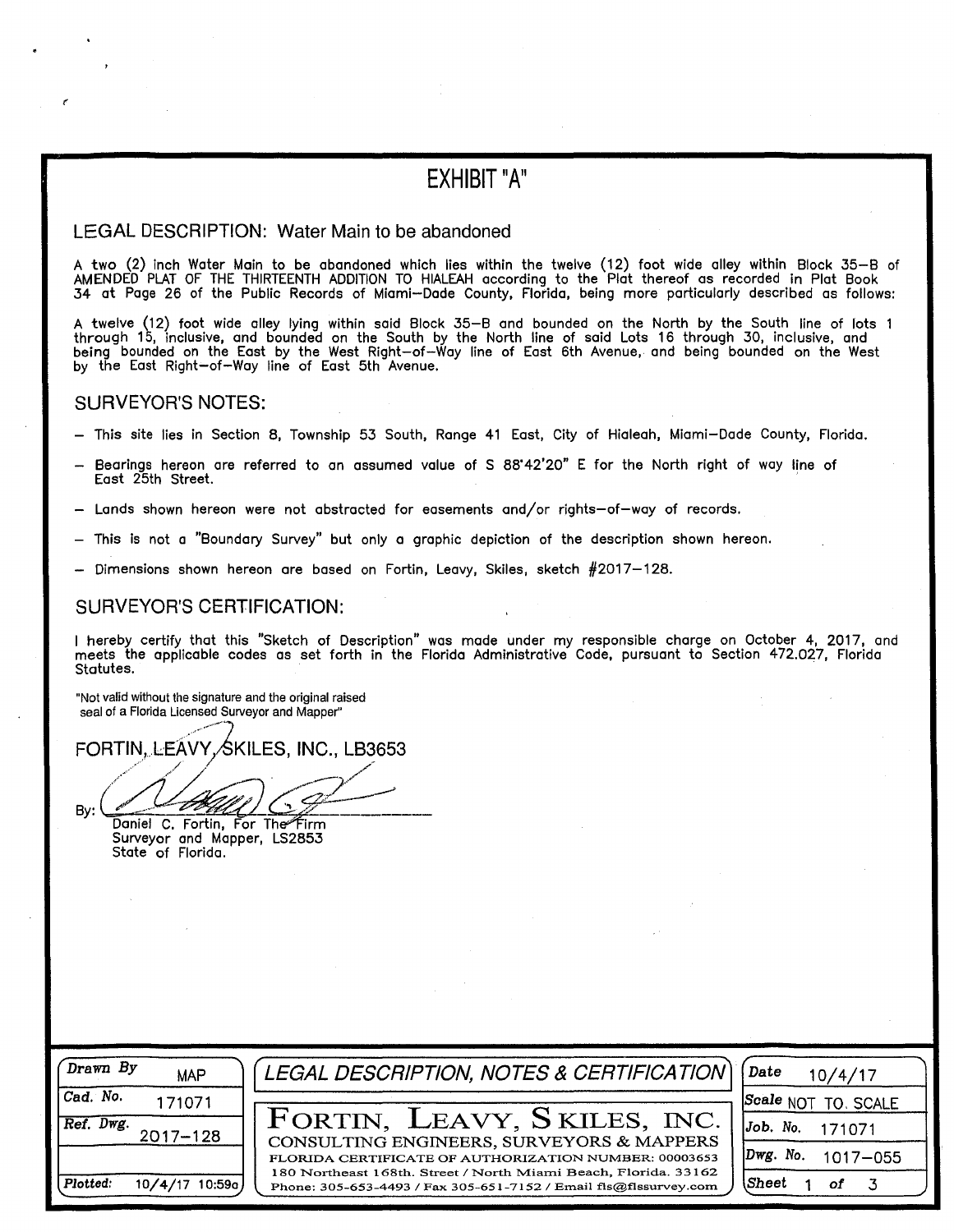